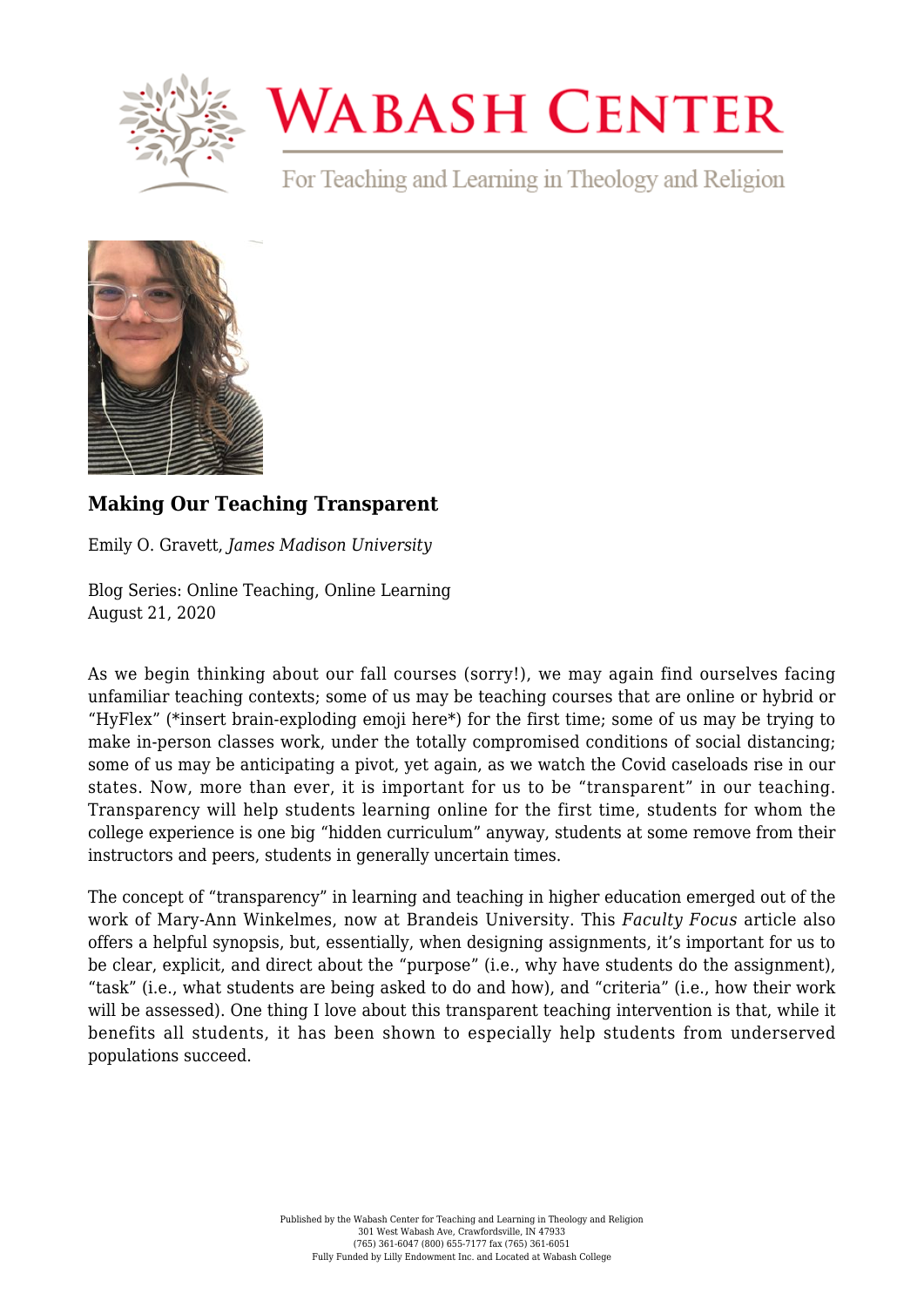It's not always easy to be transparent, so some reflection and excavation may be needed here. There are a lot of [differences between experts and novices,](https://www.nap.edu/read/9853/chapter/5) but one distinction is that so much for experts is tacit, intuitive, hidden, seamless, "natural." I recently picked up bike-riding again, for the first time in 25 years, and it has been astounding to discover how many difficult, intricate, and *unexpected* steps are involved in what seem to be the simplest of actions: braking entails figuring out which foot to put on the ground when I stop, and not toppling over as I do so; signaling entails being able to take one hand off the handlebars and still maintain balance (while not toppling over as I do so); riding the mile and a half to work entails being able to make it up previously unappreciated hills with a complex arrangement of gear switching and leg burning (and not toppling over as I do so . . . are you noticing a theme?). Yet my cyclist friends make this all look easy! So, when I lead workshops on transparency, I encourage all of my expert colleagues to think about the following questions in order to unearth their assignments:

**Purpose** (the skills practiced, the knowledge gained):

- 1. What are the learning objectives for the assignment?
- 2. Do these objectives align with any of your overall course objectives or goals?
- 3. Why is the assignment important for students to do?
- 4. How might this assignment have importance or relevance beyond the course?
- 5. What would be an "authentic" assignment for this subject matter, field, or associated profession?

## **Task** (what to do and how to do it)

- 1. Does the kind of assignment make sense, given its purpose?
- 2. What is the genre or type of assignment?
- 3. Who is the audience and what role(s), if any, should students take on?
- 4. Is there a sequence or "scaffolded" series of steps that students should follow?
- 5. Are there any pitfalls to avoid along the way?

## **Criteria** (what excellence looks like, with criteria in advance to help students to self-evaluate):

- 1. By what standards will the assignment be graded?
- 2. Is there a rubric or checklist that students can be given, at the outset, to guide their work?
- 3. What opportunities will students have had to practice before the final deadline?
- 4. Who will give formative feedback besides you?
- 5. Are there any excellent examples (especially annotated ones) for students to learn from?

I began to incorporate transparency into my own assignments several years ago. Check out this ["movie review" assignment,](https://www.wabashcenter.wabash.edu/wp-content/uploads/2020/08/GravettAssignmentPROOF-for-blog-Making-our-Teaching-Transparent-Fall-2018-Movie-Review.pdf) from my Religion & Film course, to see how I tried to clarify purpose, task, and criteria. What might this look like in your classes? Going further, some colleagues at the University of Virginia and I developed [an assignment rubric](https://onlinelibrary.wiley.com/doi/abs/10.1002/tia2.20083) to help faculty gauge the transparency of their assignments. We wanted to be as transparent as possible